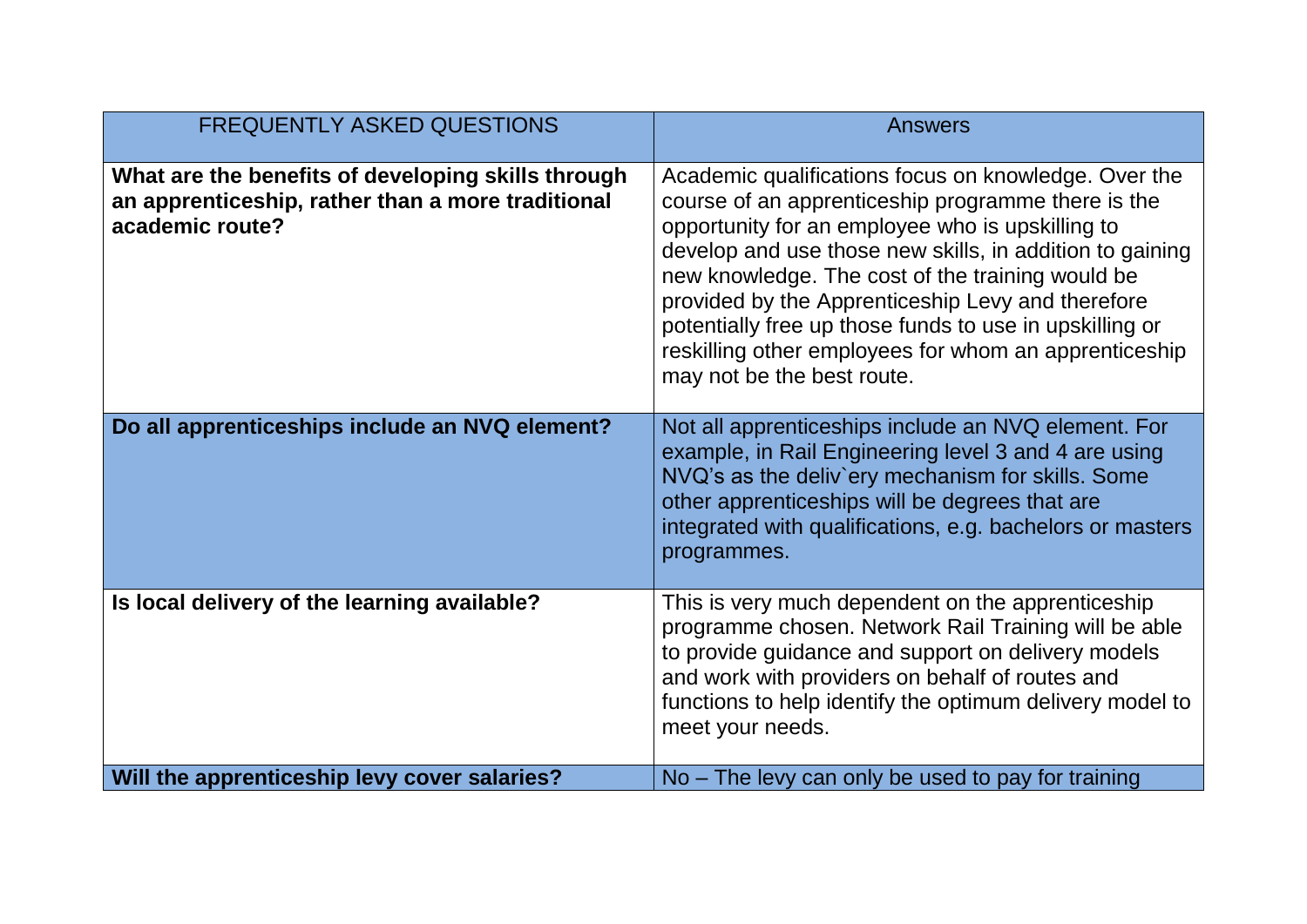|                                                                                                                                                                                                                                                              | costs.                                                                                                                                                                                                                                                                                                                                                                                           |
|--------------------------------------------------------------------------------------------------------------------------------------------------------------------------------------------------------------------------------------------------------------|--------------------------------------------------------------------------------------------------------------------------------------------------------------------------------------------------------------------------------------------------------------------------------------------------------------------------------------------------------------------------------------------------|
| Can the apprenticeship levy be used to pay for<br>travel and expenses associated with the learning?                                                                                                                                                          | No.                                                                                                                                                                                                                                                                                                                                                                                              |
| Can I complete an apprenticeship working part-<br>time?                                                                                                                                                                                                      | To be eligible for funding through the levy an<br>apprentice must by employed for a minimum of 30<br>hours per week.                                                                                                                                                                                                                                                                             |
| Is it correct that I have to let my apprentices have 1<br>day a week for study time?<br>Do I have to include the word apprentice in the job                                                                                                                  | An apprenticeship mandates that an apprentice has to<br>spend 20% of their time 'off the job' and making<br>progress towards their apprenticeship. This could take<br>the form of day release, block release, placements,<br>study time, shadowing etc. If we are investing in the<br>development of our people we should provide them the<br>time to do this to help them succeed.<br><b>No</b> |
| title?                                                                                                                                                                                                                                                       |                                                                                                                                                                                                                                                                                                                                                                                                  |
| Before I apply for an apprenticeship is it right that<br>you need to have something written on your<br>objectives first to reflect the extended learning?                                                                                                    | This will be dictated by the route / function, not Network<br>Rail Training.                                                                                                                                                                                                                                                                                                                     |
| Once I have successfully enrolled on a course do<br>you need to make a commitment by signing a<br>document with agreed outcomes?<br>(E.g. not leaving the business for two years<br>following any training like this or you have to pay<br>some money back). | This will be dictated by the HE policy of the route /<br>function                                                                                                                                                                                                                                                                                                                                |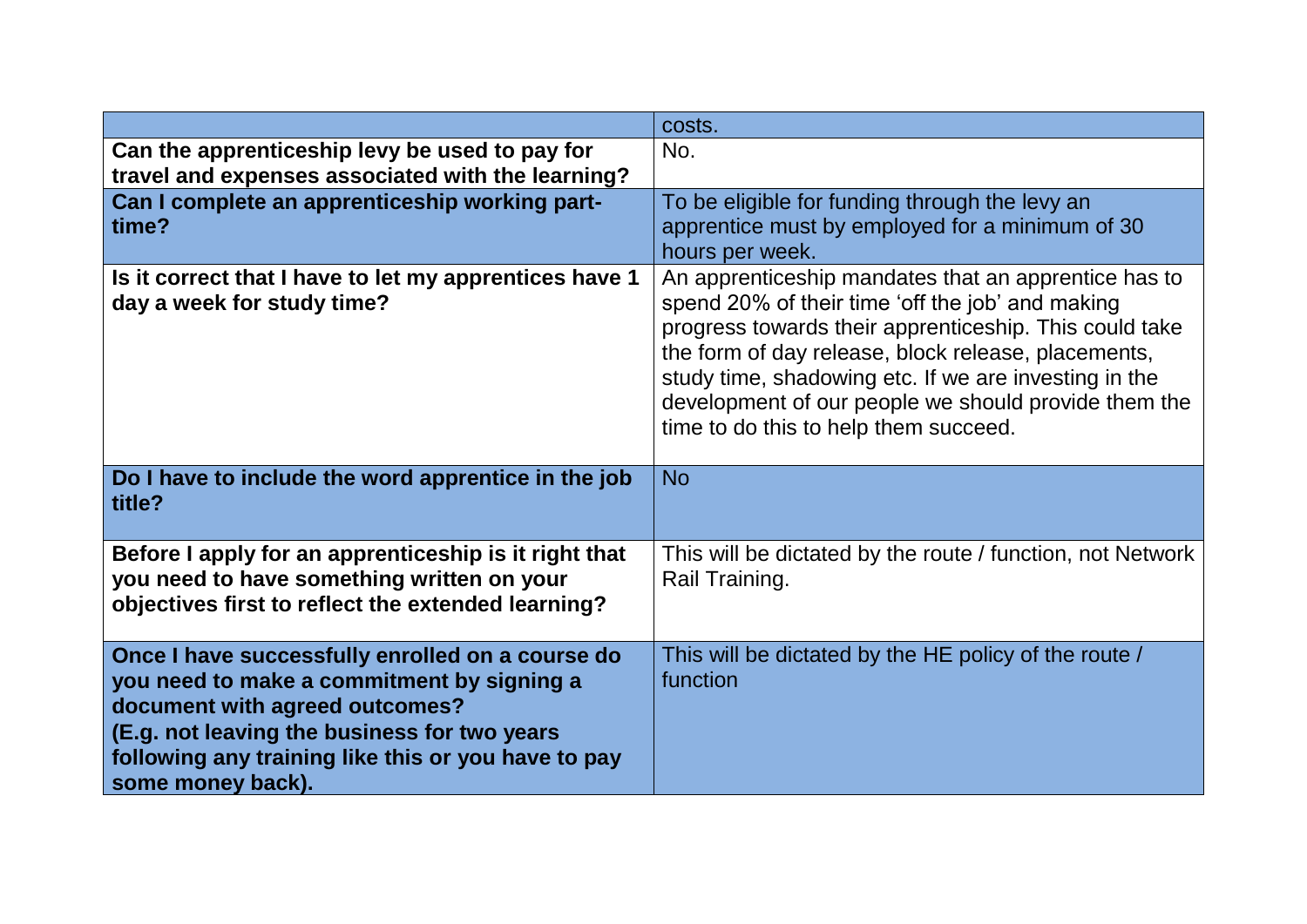| What is the benefit of using apprenticeships over | There are three key benefits to using an apprenticeship |
|---------------------------------------------------|---------------------------------------------------------|
| FE / HE sponsorship routes?                       | route for New Entrants, Upskilling or Re-skilling.      |
|                                                   | 1) The cost of training can be covered by the           |
|                                                   | apprenticeship levy. As a public body we have           |
|                                                   | a duty to spend the public funds wisely. We             |
|                                                   | pay £11 million per year into the levy and must         |
|                                                   | look to utilise this funding to pay for training        |
|                                                   | wherever possible. By using the levy for                |
|                                                   | apprenticeships rather than HE/FE                       |
|                                                   | sponsorship it could provide further funds for          |
|                                                   | skills training within the workforce.                   |
|                                                   | 2) The learner is developed in 3 areas, Skills,         |
|                                                   | Behaviours and Knowledge. Traditional FE/HE             |
|                                                   | routes will generally only address one of these         |
|                                                   | three areas. An apprentice will have the                |
|                                                   | opportunity to learn, practice and develop in all       |
|                                                   | three of these areas over the course of an              |
|                                                   | apprenticeship.                                         |
|                                                   | 3) There is a pathway of progression through            |
|                                                   | apprenticeships. For example Rail                       |
|                                                   | Engineering has standards at every level and            |
|                                                   | there is an anticipation that apprentices will          |
|                                                   | develop their careers and skills through the            |
|                                                   | apprenticeship frameworks.                              |
|                                                   |                                                         |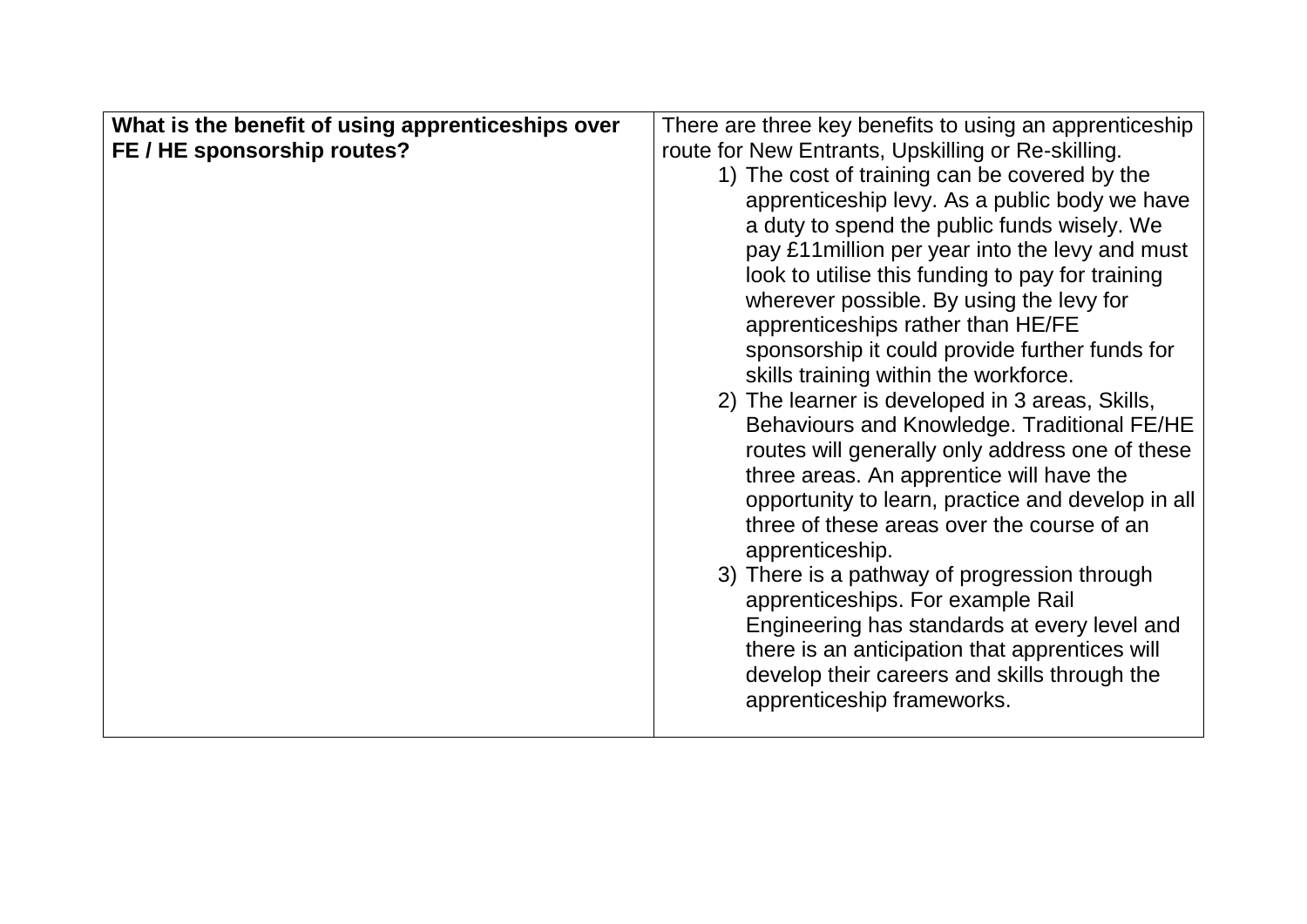| Do I have to use apprenticeships now rather than<br><b>FE/HE sponsorship?</b>                               | Apprenticeships may not always be the best<br>option depending on the requirements of the learner<br>and the business. This will be a decision that is made<br>at a route/function level and you should consult with<br>your HRBP. |
|-------------------------------------------------------------------------------------------------------------|------------------------------------------------------------------------------------------------------------------------------------------------------------------------------------------------------------------------------------|
| If you fail a module do you have to pay for retakes?                                                        | This will vary from course to course and again would<br>be dictated by the route / function and whether the<br>provider makes an additional charge for any retakes.                                                                |
| Who is providing the governance and assurance<br>for the apprenticeship programmes?                         | Network Rail Training and the Scheme Managers from<br>an NR point of view, however apprenticeship providers<br>are overseen by Ofsted and OfQual                                                                                   |
| How does the gravitas of a qualification from<br>Network Rail compare to one delivered by a third<br>party? | Apprenticeships are not awarded by Network Rail.<br>Each apprenticeship will be different, some will offer<br>academic qualifications, others technical qualifications<br>and others professionally accredited training.           |
| How are partners chosen to deliver the courses?                                                             | We follow contract and procurement process to identify<br>the best option for course delivery, working with the<br>route/function to meet their requirements.                                                                      |